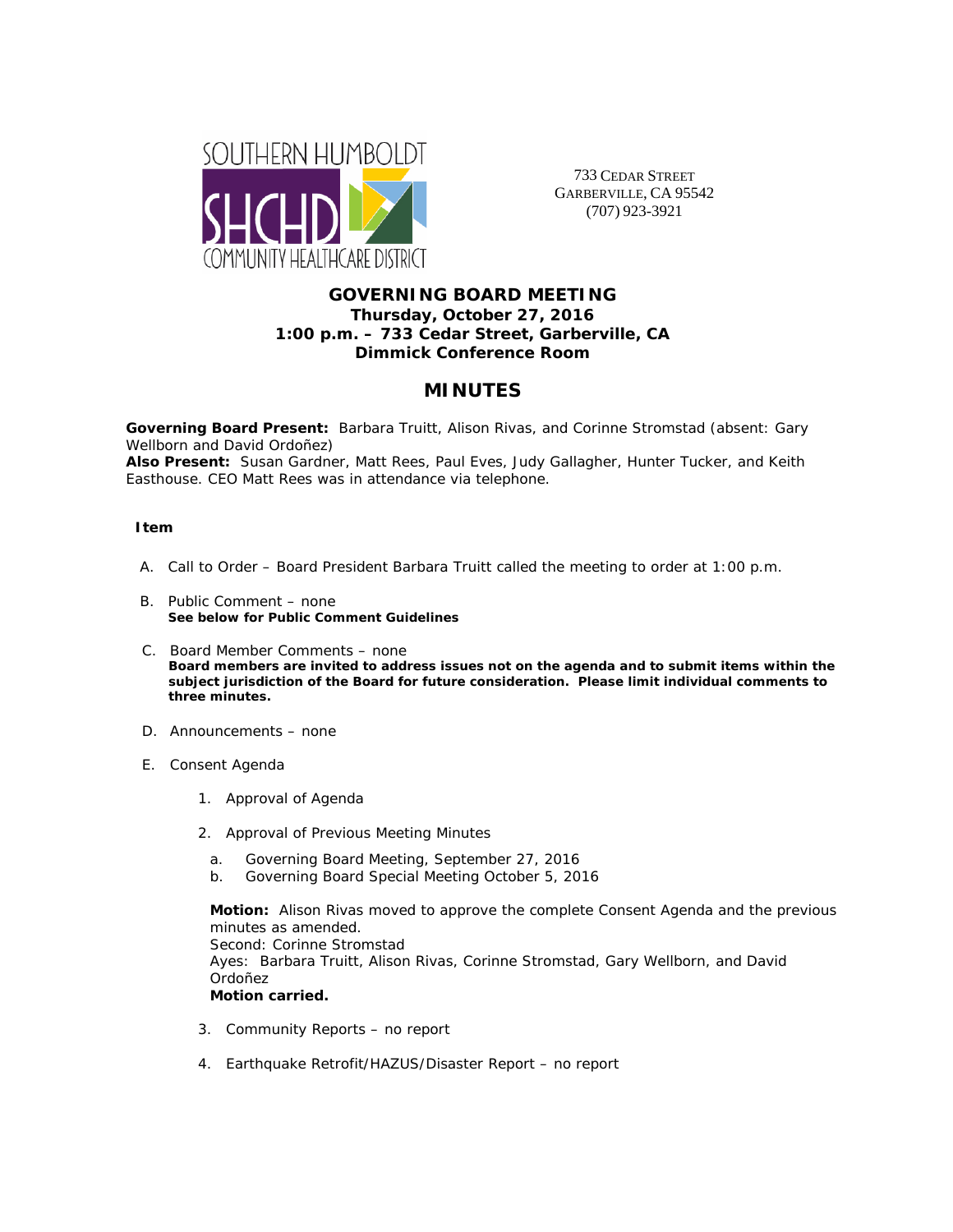### **Item**

- 5. Quality Improvement Team (QIT) Report Judy Gallagher and Kristen Rees no report
- 6. JPA Board Meeting Report Matt Rees -no report
- 7. Human Resources Quarterly Report (Jan/Apr/Jul/Oct) Hunter Tucker
	- HR manager Hunter Tucker reported we had 18 new hires in the first quarter of Fiscal Year 2016 with 11 separations from employment.
	- She has a new lab manager candidate.
	- Melanie Lancaster, our case manager/employee health nurse has been hired.
	- Unfortunately the SNF candidate decided not to take the position so that position is still unfilled.
	- Margo Acuna has filled the cook position.
	- The new hires will begin on November 15 with orientation.
	- Quite a few employees took educational webinars and attended conferences
- 8. Annual Hospital Evaluation Report Chris Hammond (August 2017) no report
- F. Correspondence, Suggestions or Written Comments to the Board none
	- 1. Feasibility Study with WIPFLi Matt Rees
		- Kelly from WIPFLi participated via teleconference and presented a preliminary budget for the new facility.
		- The study establishes the maximum amount of debt supported by operation at any given time.
		- She said the conservative assumptions are for planning purposes only.
		- The USDA rate is currently 2.35% for a 40-year loan. This could change with the new administration after the election.
		- Our debt is low and with the new CT coming and two new physicians this project is doable.
- G. Finance Report Corinne Stromstad, Gary Wellborn, Paul Eves, and Matt Rees
	- 1. September Financials Paul Eves, CFO
		- Paul Eves presented the September Financials.

**Motion:** Corinne Stromstad moved to approve the September financials as presented. Second: Alison Rivas Ayes: Barbara Truitt, Alison Rivas, Corinne Stromstad, Gary Wellborn, and David Ordoñez

- **Motion carried.**
- 2. FYE 2015 Audit Update Paul Eves, CFO
	- Paul said the final entries have been submitted.
	- He is already submitting information and working on the cost report to WIPFLi, which is due November 30, 2016.
- 3. CBO Update Paul Eves, CFO
	- Diane Meredith-Gordon presented a written report.
- 4. 340B Pharmacy Program Update Paul Eves and Matt Rees
	- Paul said there probably won't be any kind of update until January 2017.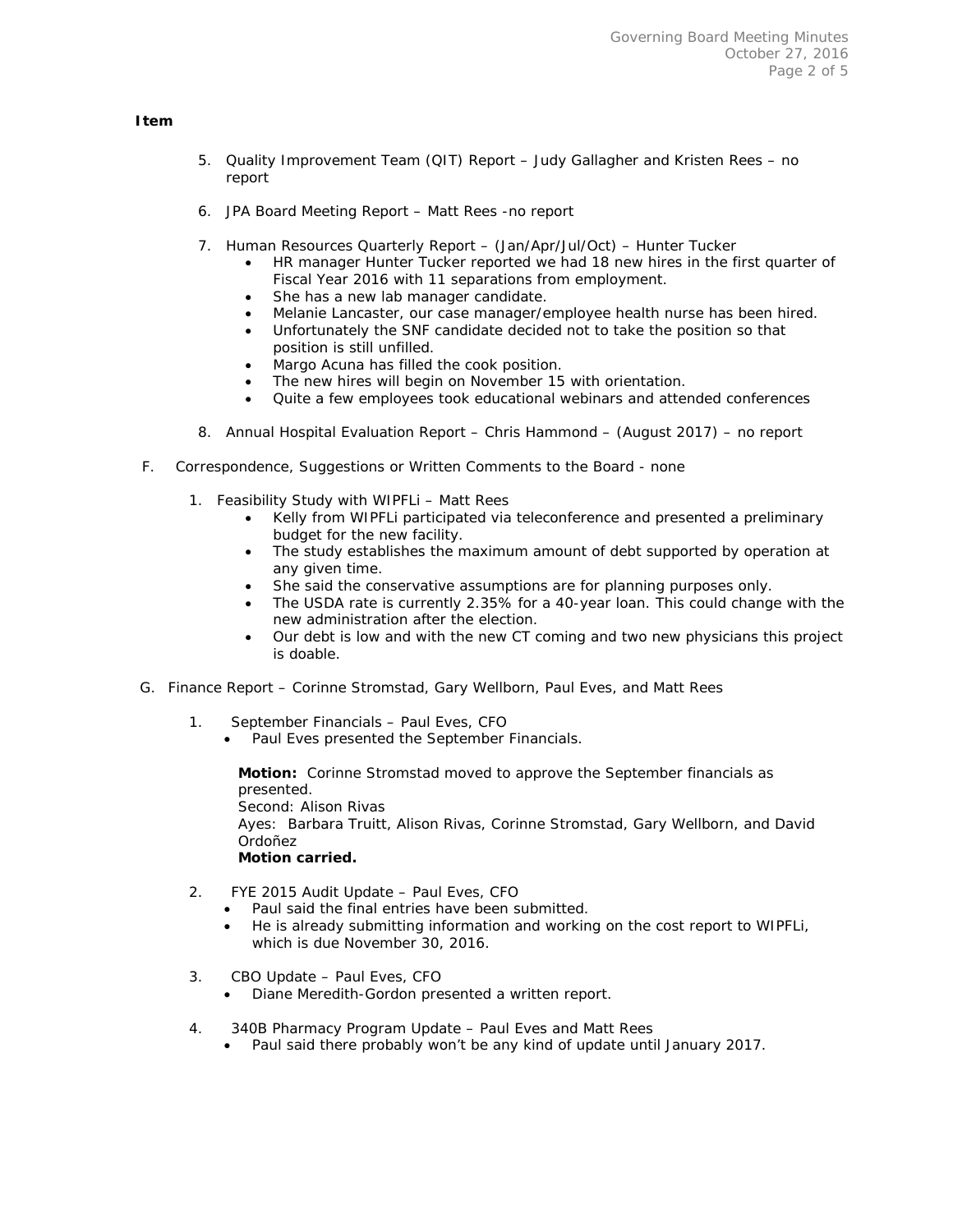#### **Item**

- H. Administrator's Report Matt Rees, CEO
	- 1. Department Updates
		- CEO Matt Rees reported we may have a new lab manager.
		- Kristen Rees is reviewing the policy and procedures as they come in.
	- 2. New Facility Committee Report
		- Now that things are moving forward with the purchase of the CR property, the committee will be meeting more regularly.
		- Foundation Director Patrick O'Rourke will be pursing grant funding.
	- 3. Foundation Report Patrick O'Rourke
		- Patrick and Matt met with representatives from Heartwood Institute, Grace US Foundation, Humboldt Area Foundation, and McClean Foundation.
		- Patrick reported that the HAF can set up a separate fund for people to donate to the new facility and where to go for capital donations.
		- Patrick has been working hard at making as many contacts as possibly.
	- 4. Strategic Plan Update Kristen Rees
		- Kristen Rees will be keeping the Strategic Plan up to date.
		- Matt Rees has been working with Rob and Ryan of GMC, who will come up with their final proposal next month.
		- Rob is very happy with the progress of the various rivers.
		- HR's Hunter Tucker who has Recruitment and Retention is still working to get CR to refer nursing students to us.
		- She is also finalizing the Employee Assistance policy and procedure.
- I. Old Business none
- J. New Business
	- 1. Approval of **Resolution 16:22** Policy and Procedures
		- a. Packet A
		- b. Packet B
		- c. Packet C
		- d. Packet D

**Motion:** Corinne Stromstad moved to approve Resolution 16:22, Policy and Procedures.

Second: Corinne Stromstad

Ayes: Barbara Truitt, Corinne Stromstad, Gary Wellborn, Alison Rivas, and David Ordoñez. **Motion carried with a roll call vote.** 

2. Approval of **Resolution 16:23** to remove former CNO Sarah Beach from all Southern Humboldt Community Healthcare District bank accounts and safety deposit boxes.

> **Motion:** Alison Rivas moved to approve Resolution 16:23, to remove former CNO Sarah Beach from all Southern Humboldt Community Healthcare District bank accounts and safety deposit boxes. Second: Corinne Stromstad Ayes: Barbara Truitt, Corinne Stromstad, Gary Wellborn, Alison Rivas, and David Ordoñez. **Motion carried with a roll call vote.**

3. Approval of **Resolution 16:24** to add CNO Judy Gallagher to all Southern Humboldt Community Healthcare District bank accounts and safety deposit boxes.

**Motion:** Alison Rivas moved to approve Resolution 16:24, add CNO Judy